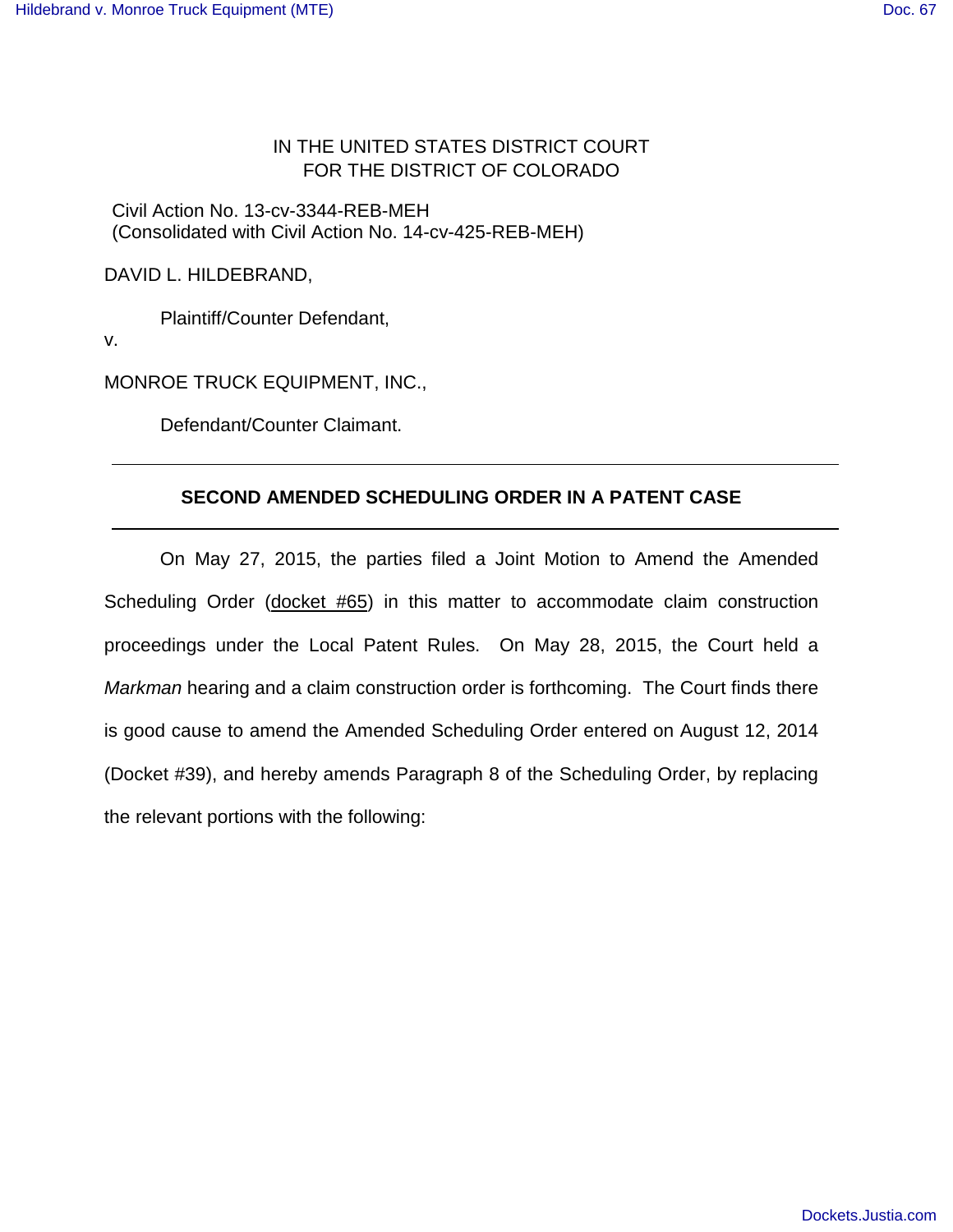## **8. CASE PLAN AND SCHEDULE**

#### **Final Patent Disclosures**

- n. Deadline to file Final Infringement Contentions: 28 days after the Court's Claim Construction Order.
- o. Deadline to file Final Invalidity Contentions: 21 days after receiving Final Infringement Contentions.

#### **Fact Discovery, Expert Disclosures, and Dispositive Motions Deadlines**

- p. Fact discovery deadline: November 13, 2015.
- q. Expert Witness Disclosure.
	- 3. The parties shall designate all affirmative experts and provide opposing counsel and any pro se parties with all information specified in Fed. R. Civ. P. 26(a)(2) on or before September 18, 2015. This deadline includes disclosure of information applicable to "Witnesses Who Must Provide A Written Report" under Rule 26(a)(2)(B) and information applicable to "Witnesses Who Do Not Provide a Written Report" under Rule 26(a)(2)(C).
	- 4. The parties shall designate all rebuttal experts and provide opposing counsel and any pro se party with all information specified in Fed. R. Civ. P. 26(a)(2) on or before October 16, 2015. This deadline also includes disclosure of information applicable to "Witnesses Who Must Provide A Written Report" under Rule 26(a)(2)(B) and information applicable to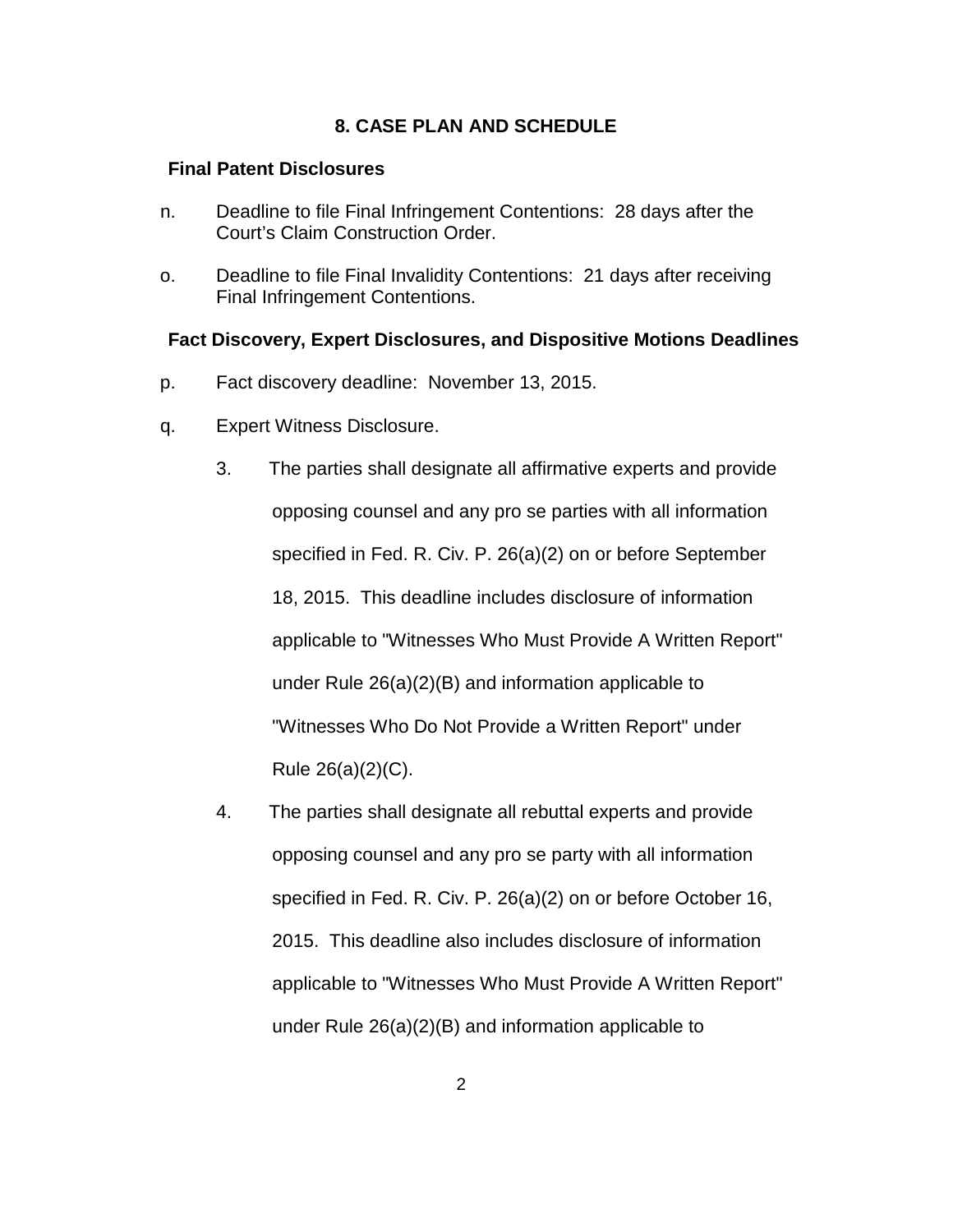"Witnesses Who Do Not Provide a Written Report" under Rule 26(a)(2)(C).

- r. Expert Discovery Deadline: November 13, 2015.
- s. Dispositive motions deadline: November 20, 2015.

Dated at Denver, Colorado, this 27th day of May, 2015.

BY THE COURT:

Michael E. Hegarty

 Michael E. Hegarty United States Magistrate Judge